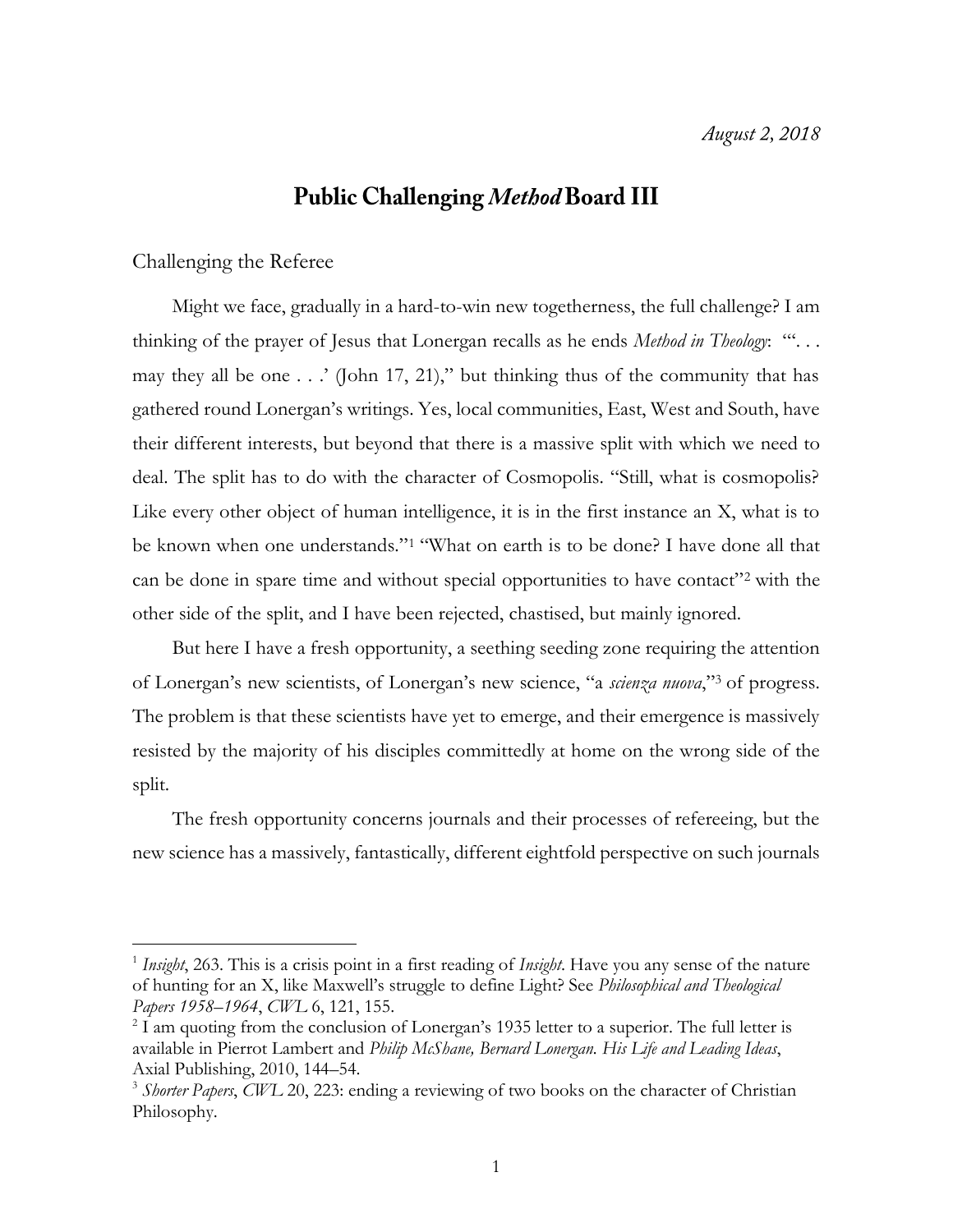and their cyclically differentiated roles.<sup>4</sup> The journal to which my rejected article belongs is to be of the class that is fourth in that cycle of journals, and its "cumulative and progressive results"<sup>5</sup> are to come from a unique application of the process I have called *Lonergan's 1833 Overture*.

"I have done all that I can in spare time" since 1966, when Lonergan tutored me in the broad dynamics of the new science,<sup>6</sup> but my hints, nudges, presentations, bluntness, have—yes, I repeat—been met by, predominantly, silence. My topic and Lonergan's is *Light* and a radical leap to the deepest Enlightenment shift of an effective second time of the temporal subject,<sup>7</sup> but my talk of that Light has been received by—and here I generously exaggerate—a Newtonian bewilderment in the face of an engineeringlytalented Maxwell interested in solar panels and vertical farming. <sup>8</sup> The Newtonian bewilderment has to do with a locked-in allegiance to "bolder spirits"<sup>9</sup> like Aristotle.

<sup>4</sup> In chapter four of the 1990 book *Process: Introducing Themselves to Young (Christian) Minders*, (available on my website) I give a brief account of the shift in the patterns of chemistry journals after the paradigm shift of 1869 into the periodic table standard model. There has been no such shift in Lonergan studies. The idea of nine genera of journals relating to the new science of Lonergan's paradigm shift is, of course, quite foreign to the board. The distinctively variable role in assessment of contributions to be played by *Assembly* and *Lonergan's 1833 Overture* in the different journals is, well, altogether more than foreign. More on this in the sixth essay of this series.

<sup>5</sup> *Method in Theology*, 4. Relate this to his view of cyclic operations: [1] 1935: "Essay in Fundamental Sociology," in *Lonergan's Early Economic Research, texts and commentary* by Michael Shute, University of Toronto Press, 2010, 20; [2] 1962: *Early Works on Theological Method I*, "Knowing, Believing and Theology," *CWL* 22, 140.

<sup>&</sup>lt;sup>6</sup> Gradually, through genetic reconstruction, we shall become clearer on Lonergan's climb and its relation to my Crest, in which "I rest my case" (see the title to *Tinctures of System* 6). My Crest,  $\{M(W_3)^{\theta \Phi T}\}^4$ , is in creative continuity with his searching struggles of 1965–71. The genetic retrieval is altogether beyond the next generation of Lonergan students. See, in this connection, the early footnotes of Public Challenging *Method* Board IV.

<sup>7</sup> See *The Triune God: Systematics*, *CWL* 12, 403. Between the two times there is the Axial period of more than a few millennia, the zone of our present misery and entrapment, the zone that strangles the intellectual life of the board.

<sup>&</sup>lt;sup>8</sup> There is a book to be written about this lift of Maxwell into the fullness of the new science. Might you muse a little on it, so that we may push further into The Light in later essays? But no: as I pause now over the unity of my effort I see I had best cut short these essays, placing the push for The Light strategically in a second last Essay, number 6.

<sup>&</sup>lt;sup>9</sup> These are, for readers, massively problematic words at the beginning of the second paragraph of the first chapter of *Method in Theology*. For the skimmers, like the *Method* Board and their referee, they are unproblematic. To this problem of the connection of the second paragraph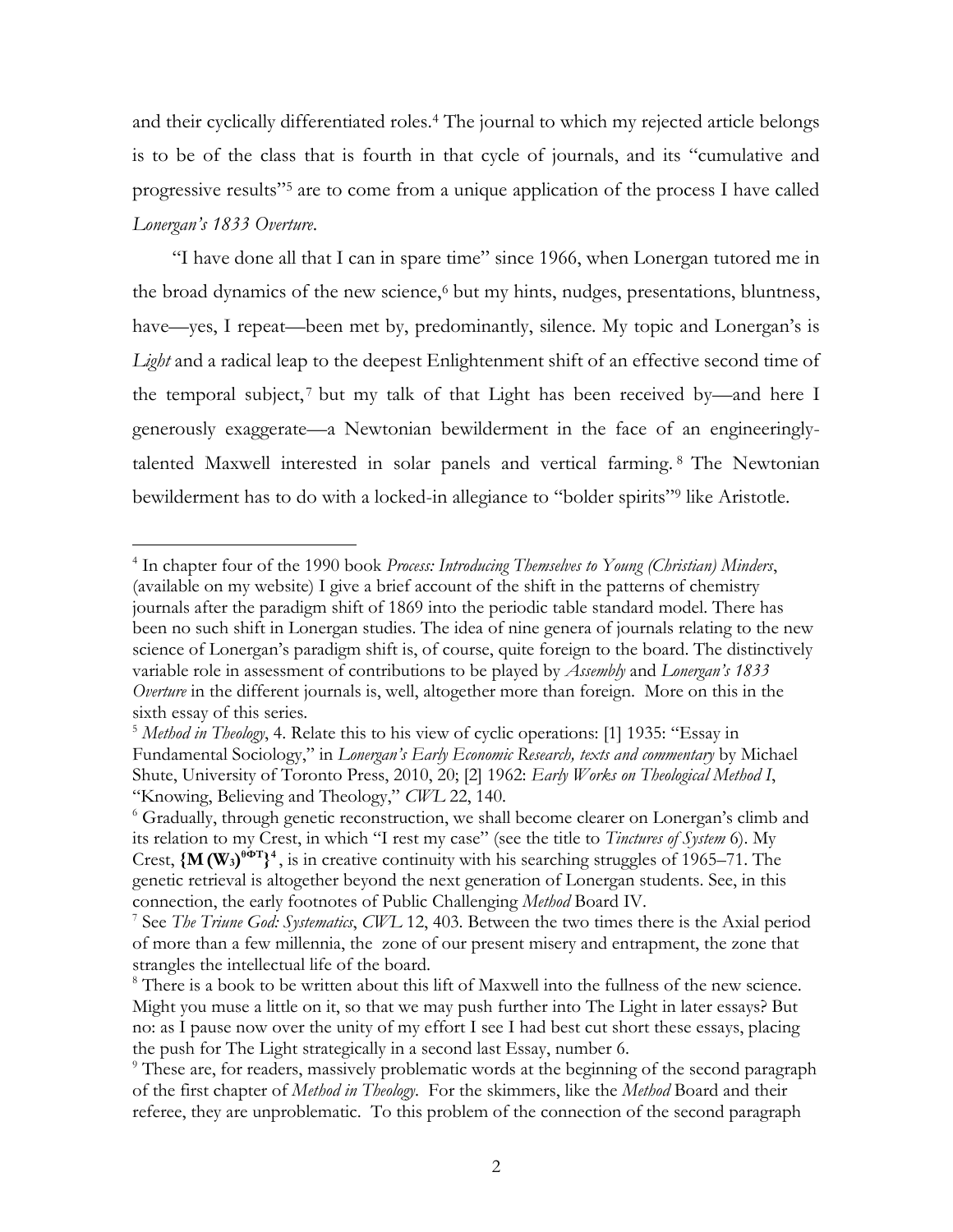I advanced that Aristotle was a bourgeois, that he introduced the distinction between speculative and practical to put the 'good' as Socrates and Plato conceived it out of court. I should say further that my views are neither obscure nor difficult. It is entirely a question of being willing to submit to a bit of dialectic and, the big point, being willing to admit that there is an answer and the answer has to be found.<sup>10</sup>

Lonergan found the answer in 1965, and in his tired sickness expressed it inadequately but brilliantly in *Method in Theology*. It is the challenging brilliance that is the topic of the essay rejected by *Method: Journal of Lonergan Studies*, indeed, according to Byrne,<sup>11</sup> rejected on the basis of the anonymous referee that he quotes—though from the text itself it seems clear that the referee is part of the *Method* Board.

You will have noticed that my title for this series of essays remains the same throughout, "Public Challenging *Method* Board." The sameness is obviously part of my strategy, and to that strategy my minority group and I shall add various other discomforts of public challenging. The discomforts weave round the issue of unity raised in my first paragraph above. To move forward in this massively novel Enlightenment requires, statistically of course, a healing of the split that haunts Lonergan studies. Other statistics are involved, like the statistics of a break forwards in, say, musicology<sup>12</sup> or law<sup>13</sup>: a point

of *Method in Theology*, with nudges towards the courage of, yes, a discombobulating fresh beginning, I return in the final seventh essay.

 $^{10}$  I quote, in patchy fashion, from Lonergan's letter of 22 January 1935 to his Jesuit Superior. The letter is reproduced fully on pages 144–54 of Pierrot Lambert and Philip McShane, *Bernard Lonergan. His Life and Leading Ideas*, Axial Publishing, 2010. The passage cited is on page 152.  $11$  Best quote again, a passing fresh reading, the correspondence: "Dear Phil, Thank you for submitting your article, "A Paradigmatic Panel Dynamic for (Advanced) Students (of Religion)" to *Method: Journal of Lonergan Studies*. I am sorry to inform you that the referees have not recommended the publication of your article in *MJLS*. With this letter I am enclosing the referee's report on your article. Sincerely, Patrick H. Byrne, Co-editor, *MJLS*" Note that I do not here venture to identify the board, nor the co-editor, nor the referee. I note plural, *referees*, in Byrne's correspondence. Was there another assessment of the article, or is the reference casual, pointing perhaps to a group acceptance of the single assessment?

 $12$  In 1969, working in the Bodleian Library in Oxford, I was startled to find the relevance of Lonergan's functional analysis to musicology. I presented my results in one of two papers at the Florida Conference: "Metamusic and Self-Meaning". The paper is the second chapter of *The Shaping of the Foundations*, a book that was published in 1976 and is now available at: http://www.philipmcshane.org/published-books.

<sup>13</sup> See the final chapter of Bruce Anderson, *Discovery in Legal Decision-Making*, Kluwer Academic Publishers, Netherlands, 1996.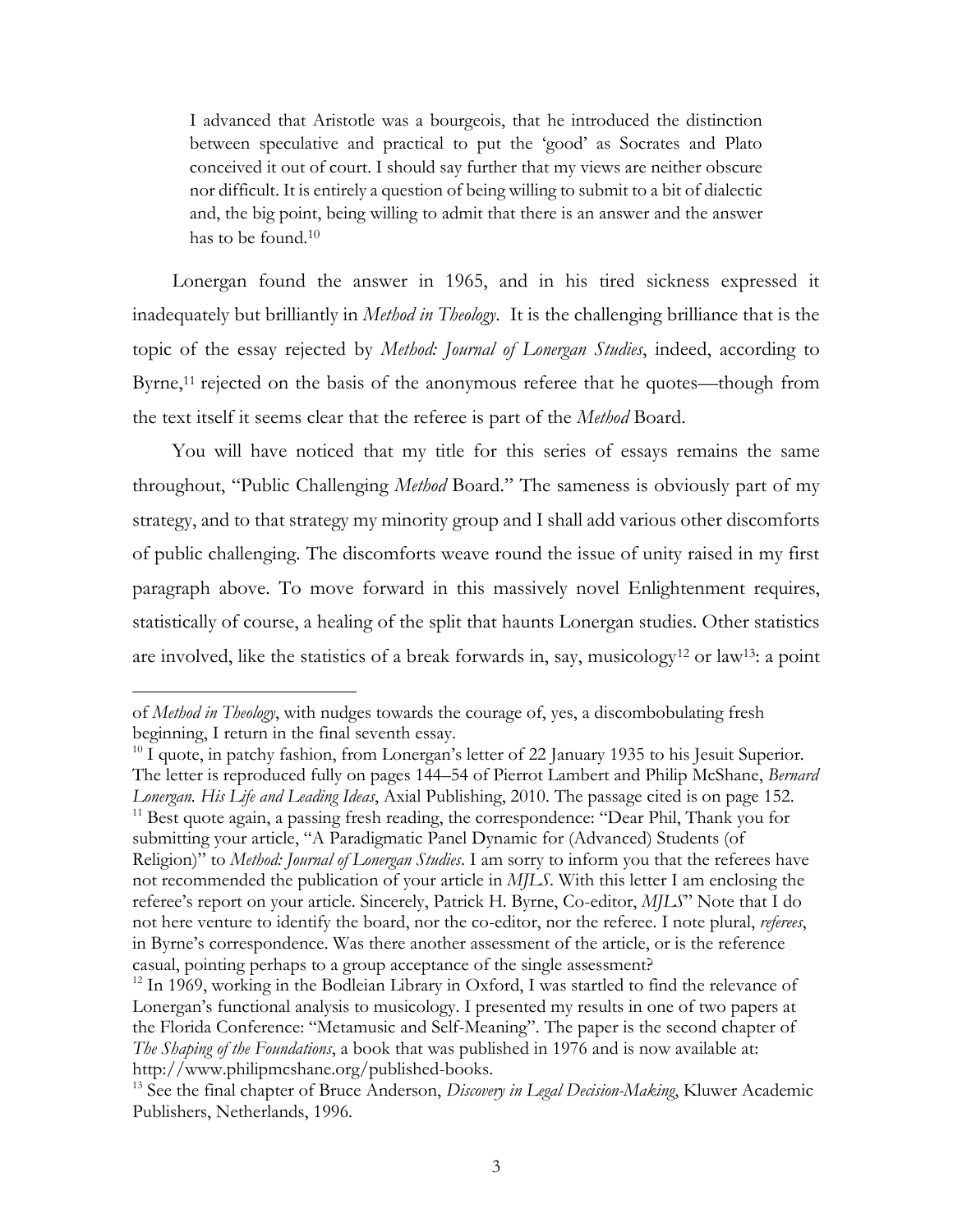made by Lonergan. <sup>14</sup> But my concern in this series of essays is with the cultural destructiveness of the controlled horrors of more than 95% of present Lonergan studies.<sup>15</sup> My concern is strategically focused. It thus gains bite. Yet there is an oddity in my not now getting into intelligent presentation: what, after all, did Lonergan gain by spending those tired years of the late 1960s doing just that? The product of his labours, *Method in Theology*, found no serious readership in perhaps 99% of his enthusiastic following. So I am back with Lonergan's poise in *Insight*: "from the viewpoint of the pupil it begins by cajoling or forcing attention and not by explaining the intended goal or by inviting an intelligent and reasonable cooperation."<sup>16</sup> And indeed, perhaps the forcing and cajoling can benefit from touches "of Satire and Humor."<sup>17</sup> So let us together—are you there, referee?—home in on what the *Method*'s referee had to say about "A Paradigmatic Panel for (Advances) Students (of Religion)".

I recalled, above, in note 11, the communication of the board's verdict, and it is best to place here my reply before I move to our musing on the referee's summary dismissal. Yes, I am repeating and will repeat again, for we need to circle round this astonishing travesty in freshening freshnesses.

#### \*\*\*\*\*\*\*\*\*\*\*\*\*\*\*\*\*\*\*\*\*\*\*\*\*\*\*\*\*\*\*\*\*\*\*\*\*\*\*\*\*\*\*\*\*\*\*\*\*\*\*\*\*\*\*\*\*\*\*\*\*\*\*\*\*\*\*\*\*\*\*\*\*\*\*\*\*\*\*

Dear Pat,

 a sad business, this. The referee shockingly misread the article. It is not a narrow report, but a full heuristic paradigm. And oh, yes, my stuff is, I would claim the referee's word, "Prophetic". So, then, the little tinkering mentioned at the end of his[her] comments is a joke: "The editors of *MJLS* do take seriously the issue raised in this submission about the state of the academic disciplines. They are considering steps that *MJLS* might take to address this concern more seriously in the near future." That not-near future, if the seriousness blossomed into honesty, should develop in taking Lonergan seriously when he clearly shifts the norms of the usual trivial comparison-work to the control of a genetic

<sup>&</sup>lt;sup>14</sup> See the conclusion of his essay "Healing and Creating in History."

<sup>&</sup>lt;sup>15</sup> In the next essay I shall place our present instance of destructiveness in a fuller context. But I insist that the present focusing is a key strategy to "fruit to be borne." *Method in Theology*, 355. <sup>16</sup> *Insight*, 423.

<sup>17</sup> *Ibid*., 647.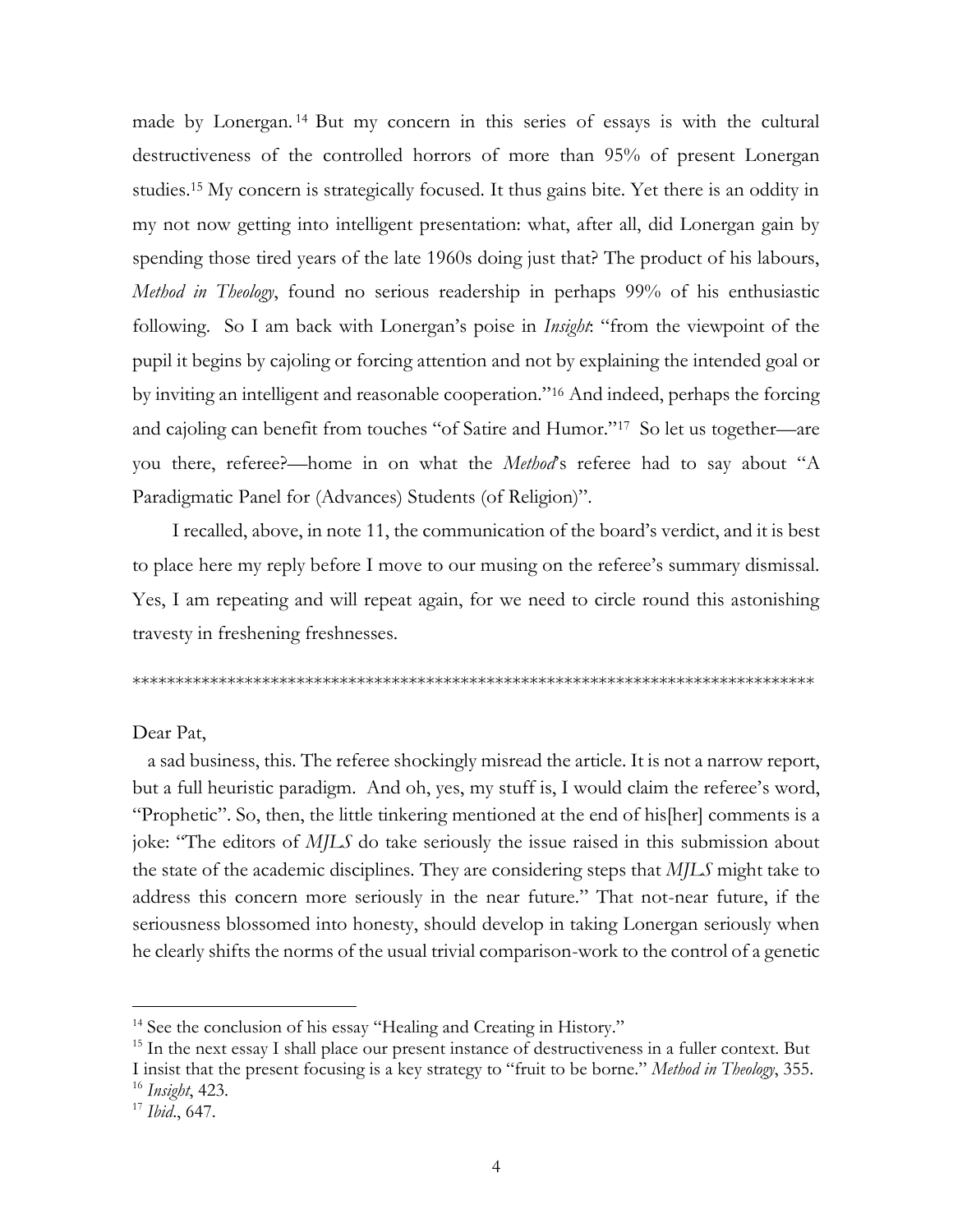sequence of prior efforts to understanding whatever. See *Insight*, the two paragraphs on the turn of pages: (i) 603-4 (ii) 609-10. And yes, indeed, there is some jump-start needed, but it seems sadly decades away.

 Perhaps there is some good in placing before you my bluntness in the final note (28) of my last essay of the "Tincture of System" series. *Tinctures of System* 6: "{M (W<sub>3</sub>)<sup>0ΦT}4</sup> Converging the Fifth Column: I Crest my Case." They are indeed, happily, my last note and my last series: it is time to halt my long climbing scattered efforts to share Lonergan's 29-yr-old yearnings of Essay on Fundamental Sociology and venture into practical and disturbing nudges  $-$  LOL  $-$  such as this.

 So here you are, "a measure of needed bluntness" that Crowe talked about in 1964 (Spirit as Inquiry, 27):

## *Tinctures* 6, note 28:

A final note in this essay, and in my essaying of 60 years. That I ended in an aesthetic mode probably provides some with an excuse to ignore my efforts. So, let me end with some dull remarkable barking remarkings.

It seems to me that Lonergan's disciples have little imagining of what he was reaching for. The issue is and was a science of progress. The solution is and was a critical creatively effective genetics of the global thinkings and doings regarding that progress. My regular analogy of growing a sunflower is obvious. Since my audience is primarily Christian, I narrow my musings here to Christian theology. Jesus arrives at the fullness of time—we could count to three and had the linguistic signs to contextualize such an achievement—but we were comfortably settled into truncated consciousness and a fussy optimism about initial meanings. Let's skip the mystical stuff here and think of that trail as it messed on through the centuries of patristics and councils in the putterings of generations "whose consciousness is unmitigated by any tincture of systematic meaning" (*Method in Theology*, 32: see also 278, 309), to a large extent, and clearly untheoretic in delineating the message that was and is in Jesus' minding. In later centuries the putterings delineated that minding, well, in what we can recognize as the usual narrow-minded tracts of theology that *de facto* narrow the minds of theologians and their victim-students and "the Cargo" (See *[Vignette](http://www.philipmcshane.org/wp-content/themes/philip/online_publications/series/vignettes/Vignette%2019.pdf)* 19).

Lonergan's search for an answer "Do you know His Kingdom?" (*Essay in Fundamental Sociology*, conclusion) finally bubbled out beyond the contemporary imagination in the key problem of locating the genetics of that Kingdom in an effective cumulatively redemptive, science: we are leaping now, remarkably and markedly, over the second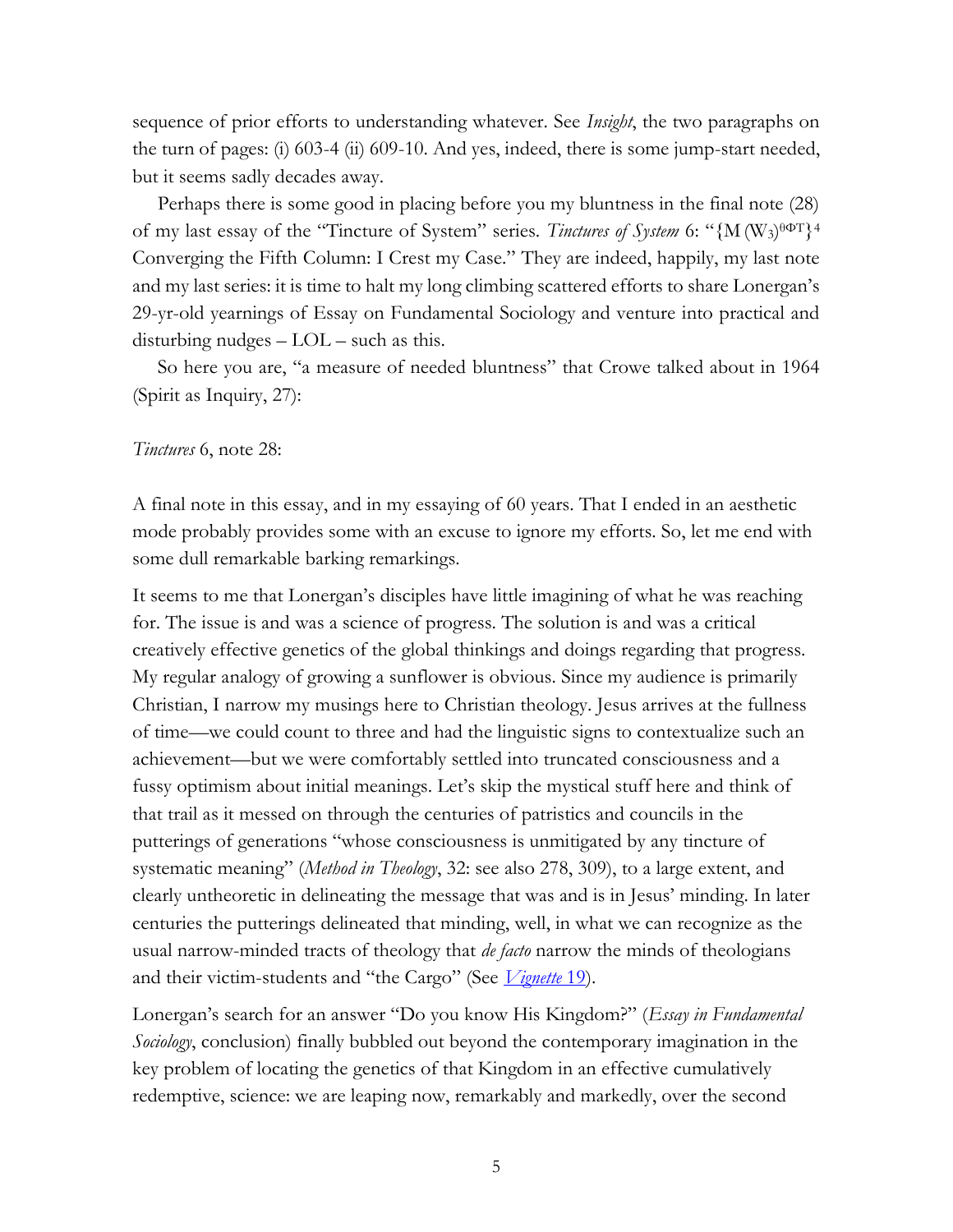paragraph of *Method in Theology*, chapter one: the bold spiriting that has mislead and shrunken us through more than two millennia. The answer comes in Lonergan's meaning of *Comparison* when it is fully, and genetically, sifted up out of the program of *Method in Theology* 250. What is to emerge eventually is a mind-boggling fresh effective genetic perspective on the ongoing Son-flowering of the Kingdom—including its eschatological realization. Further, the treatise Lonergan heralded in *Insight* 763–4 is to be not only the heart of the entire enterprise of theology, but also its basis in the teaching of theology. I think back now to the stupid messing of my first year theology (1961–2) titled "On the Church," all the more startling in that I had come from the real world of lecturing graduate physics and mathematics. Pause for a shot at imagining the rest of a degree in Christian theology with such a new mind-boggling scientific beginning, "outshining everything since the rise of Christianity" ("Questionnaire on Philosophy," *CWL* 17, 353).

My claim, expressed already in the beginning of the second paragraph, but now with some backing, is that most likely you just cannot effectively have that shot, a shot at breaking the locked neuromolecular patterns in your cranium. The "some backing" is just a few hundred of my words jostled onto the surface of those fixed sick patterns. Lonergan studies will continue in the ruts of the past until a "not numerous center" (*CWL* 4, 245) becomes numerous enough to think their way effectively out of present gross global—billionaires or buttons—misery. "We are not there yet" (*For a New Political Economy*, 306), nor will there be a jumpstart towards "effective intervention in history" (*Phenomenology and Logic*, 306) until Faithfilled fantasy effectively replaces the junkyard that is present religious reflection and prayer. That fantasy would lift the symbolic heuristic, **{M (W3) θΦT} 4** , into humble effective climbing. But in what sense can I thus "Crest my Case"? As far as present theologians are concerned, my Case's Crest flags a life of dead see strolls.

And now on we go again to the piece of resistance to progress, the referee's report.

#### \*\*\*\*\*\*\*\*\*\*\*\*\*\*\*\*\*\*\*\*\*\*\*\*\*\*\*\*\*\*\*\*\*\*\*\*\*\*\*\*\*\*\*\*\*\*\*\*\*\*\*\*\*\*\*\*\*\*\*\*\*\*\*\*\*\*\*\*\*\*\*\*\*\*\*\*\*\*\*\*

This submission reports about an invitation to several people, to participate in a panel at the 2018 West Coast Method Institute on the topic identified in the title. This report is then followed by reflections on four important passages from *Method in Theology*. There is no record of which panelists declined the invitation, or which accepted, nor what those who accepted the invitation had to say. McShane's own reflections on the four passages call upon the reader to enter more seriously into the reading of those passages,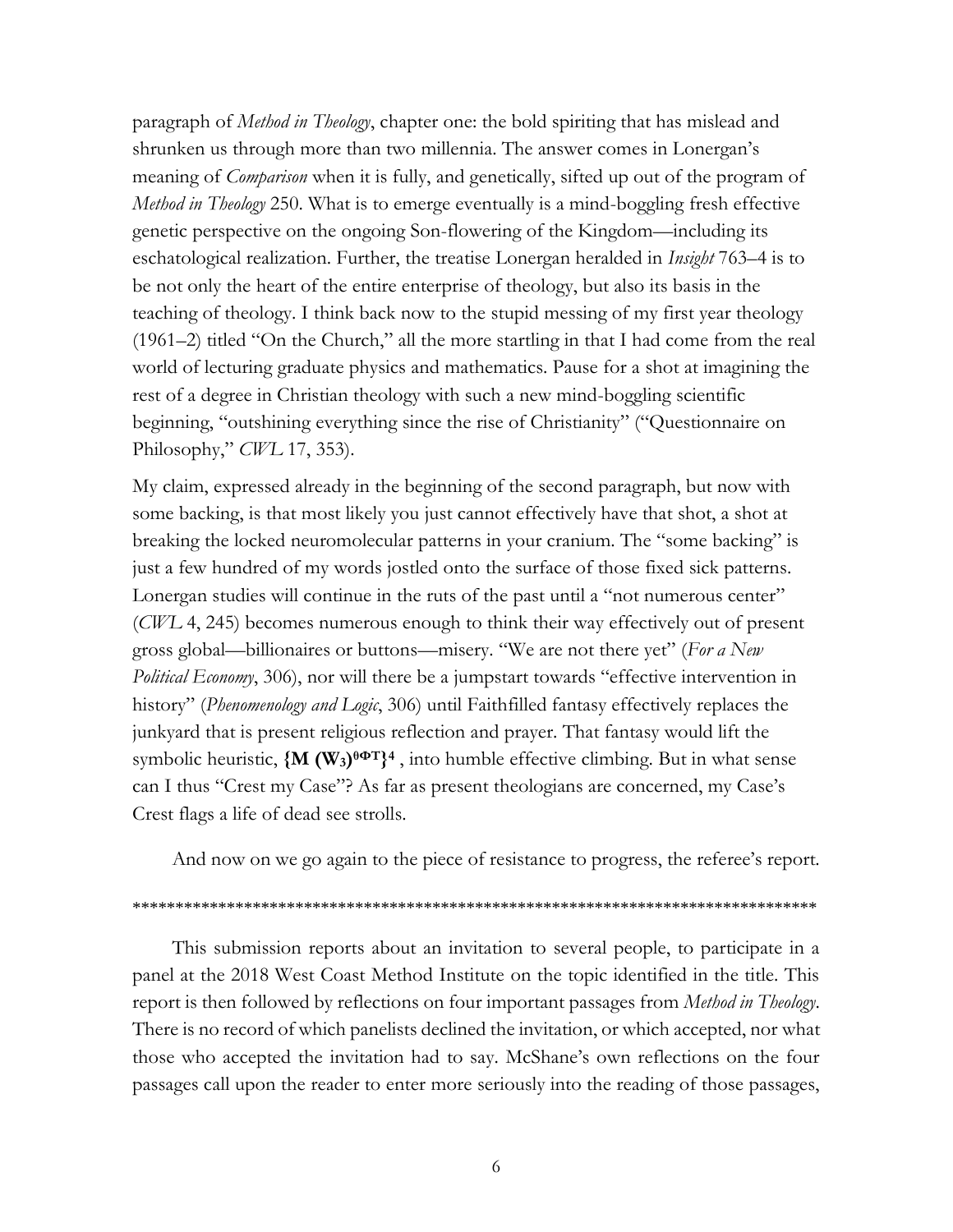and to become shocked by the poverty of our present situation. The call is intensified by references to visionaries from Vancouver Sikhs to Nadia Boulanger and Vaslav Nijinsky and George Eliot among others. If I had to classify the submission, I would say it is prophetic, fully award [sic] of the great irony in ever "classifying" anything as prophetic. In this prophetic mode, the submission includes a not too subtle rebuke to "jump-start a repentance from 'academic disciplines' Lonergan studies" with a footnote to the phrase "academic disciplines" from *Method in Theology*.

I have no doubt of the intellectual and spiritual poverty of our present condition. I have no doubt that in the future times when Lonergan's work has been accepted and effected a reorientation of academic disciplines, things will be much different, and we would hope, much better. But at present those involved in "Lonergan studies" – those doing the best they can to learn from one another, whether housed in academic departments or not – need insights as much if not more than prophetic exhortations. *MJLS* does the best it can to meet the prior need. While I do not doubt the need for prophetic exhortations, *MJLS* is not the venue for this submission.

The editors of *MJLS* do take seriously the issue raised in this submission about the state of the academic disciplines. They are considering steps that *MJLS* might take to address this concern more seriously in the near future.

### \*\*\*\*\*\*\*\*\*\*\*\*\*\*\*\*\*\*\*\*\*\*\*\*\*\*\*\*\*\*\*\*\*\*\*\*\*\*\*\*\*\*\*\*\*\*\*\*\*\*\*\*\*\*\*\*\*\*\*\*\*\*\*\*\*\*\*\*\*\*\*\*\*\*\*\*\*\*\*

Where am I, are we, to go with this trivial ramble? My immediate answer is that we are to go to the fifth section of Lonergan's chapter on Dialectic in *Method in Theology*, to that passage at the beginning of the first of these essays, the passage I have named *Lonergan's 1833 Overture*. We? You and I and the referee and Byrne and the *Method* Board. The difficulty with that move is twofold. First, it moves us into an explanatory mode, a lift towards the X that would explain The Light in a full engineering fashion. And ho ho—"satire laughs at, humor laughs with"18—

we are not there yet. And for society to progress to that or any other goal it must fulfill one condition. It cannot be a titanothore, a beast with a three-ton body and a ten-ounce brain. It must not direct its main effort to the ordinary final product of standard of living but to the overhead product of cultural implements. It must not glory in its widening, in adding industry to industry, and feeding the soul of man with an abundant demand for labor. It must glory in its

<sup>18</sup> *Insight*, 649.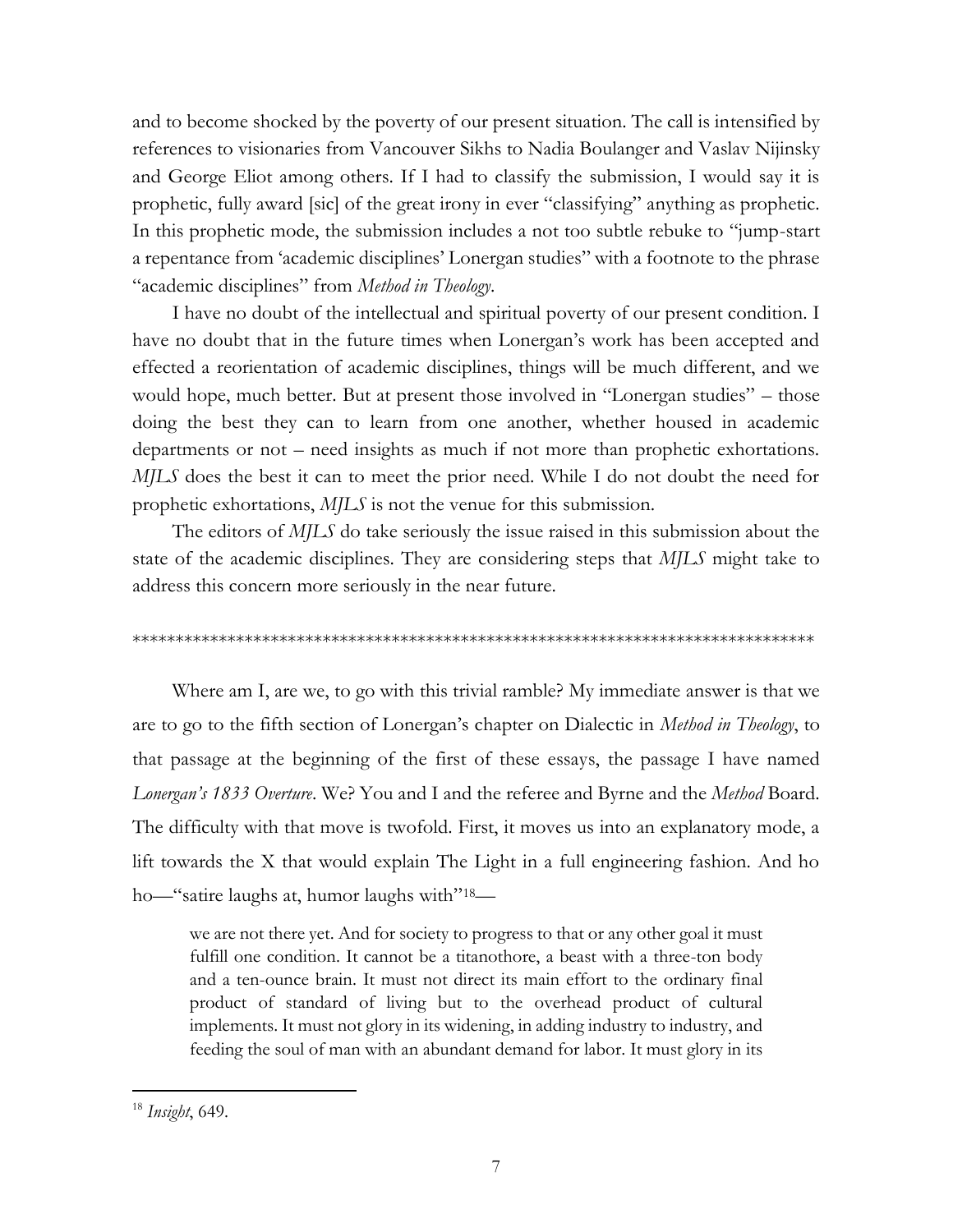deepening, in the pure deepening that adds to aggregate leisure, to liberate many entirely and all increasingly to the field of cultural activities.<sup>19</sup>

The second difficulty is the difficulty that weaves right through this series of essays. Byrne, the board, the co-editor, and the referee are massively reluctant to become involved. So, as I noted in my reply to Byrne, those last three lines in the referee's chitchat are something of a joke. They do not take seriously the present immoral shambles of the academy. They show the absence of any idea why Lonergan moves through paragraph two of *Method in Theology*'s first chapter, from the bourgeois view of science to its muddling imitation in "academic disciplines," among which resides cozily their own work of refereeing. "McShane's own reflections on the four passages call upon the reader to enter more seriously into the reading of those passages, and to become shocked by the poverty of our present situation." Did McShane's reflection call upon the referee? Not at all. So the referee dodged reading the four passages of *Method in Theology* as he and the entire community have dodged reading them since 1972, and thus that community carries on like a titanothore. So much for Lonergan's advice of 1942: the overhead final product of the cultural implement, staring out at their blinkered eyes from *Method in Theology*, is dodged in favor of business as usual, the ordinary final product of a standard of academic living that is in disastrous collusion with the sick mean mindings of present powers' kneeling at the altar of lobbied bureaucracies.

The point is evident: a bureaucracy can imitate but it cannot create, for the spirit bloweth where it listeth and all new ideas are ridiculous until the contrary is demonstrated by individual initiative, adapted by creative imagination, carried by personal risk. Chaos can create, but it creates anything at all; it thinks of poison gas as well as anesthetics, and it uses both; it devises financial mechanisms that float brilliant booms and suffer incomprehensible slumps; it builds the wealth of cities and their slums; it inveighs against evil but it has to throw all civilization into the pot of experiment before it can discover whether another novelty will merit a blessing or a curse; it debauches the mind with a Babel of contradictions and leaves the will a prey to fantasy and fanaticism.<sup>20</sup>

<sup>19</sup> *For a New Political Economy*, *CWL* 21, 20.

<sup>20</sup> *Ibid*., 21.